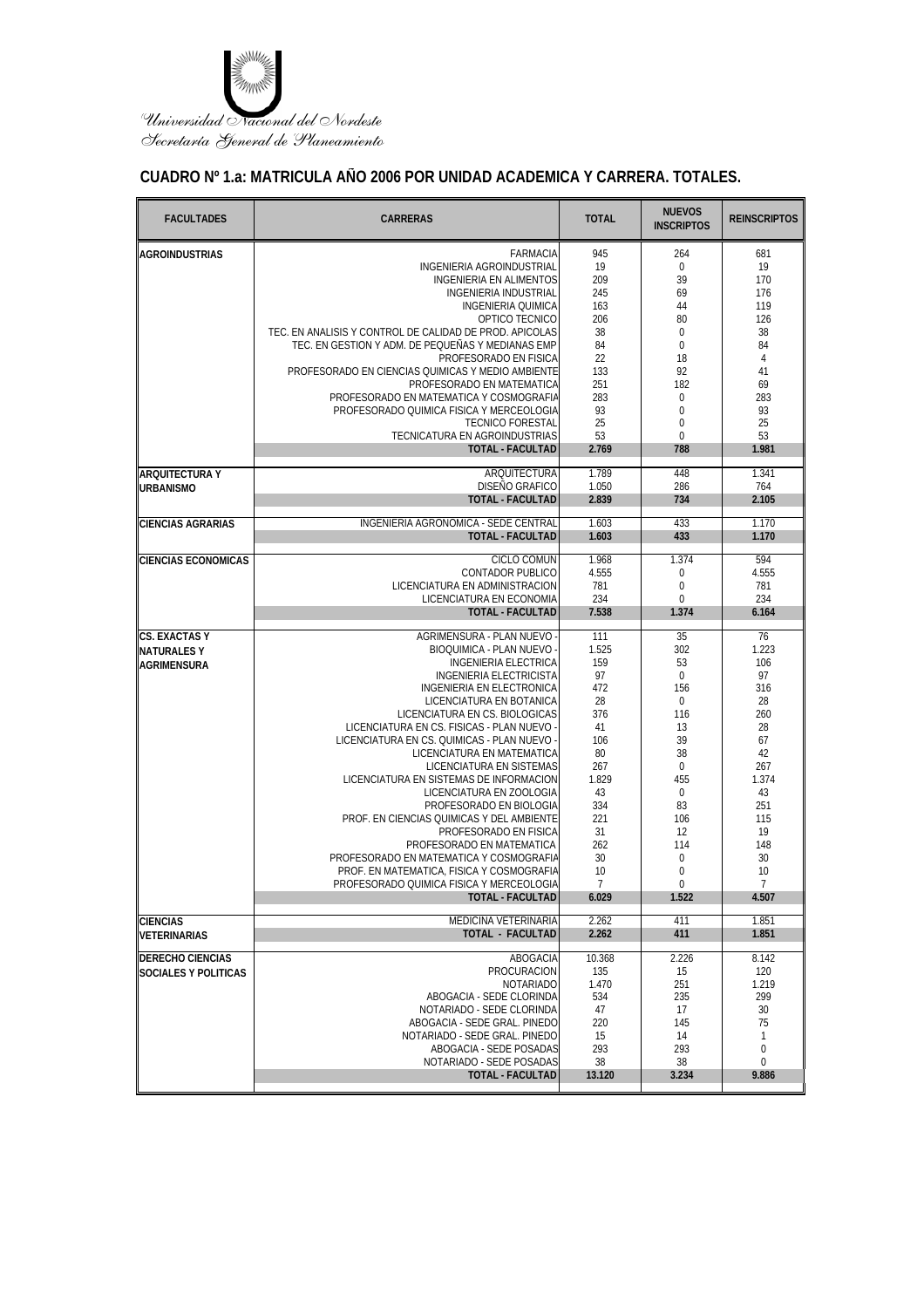

## **CUADRO Nº 1.a: MATRICULA AÑO 2006 POR UNIDAD ACADEMICA Y CARRERA. TOTALES.**

| <b>FACULTADES</b>  | <b>CARRERAS</b>                                  | <b>TOTAL</b>   | <b>NUEVOS</b><br><b>INSCRIPTOS</b> | <b>REINSCRIPTOS</b> |
|--------------------|--------------------------------------------------|----------------|------------------------------------|---------------------|
| <b>HUMANIDADES</b> | BACHILLER UNIVER. EN FILOSOFIA                   | $\mathbf{1}$   | $\mathbf 0$                        | $\mathbf{1}$        |
|                    | LIC. EN CS. DE LA EDUCACION -PLAN NUEVO-         | 391            | 97                                 | 294                 |
|                    | LIC.CS.INFORM.C.O.ARCHIVOLOGIA                   | 239            | 74                                 | 165                 |
|                    | LIC.CS.INFORM.C.O.BIBLIOTECOL.                   | 334            | 56                                 | 278                 |
|                    | LICENCIATURA EN FILOSOFIA -PLAN NUEVO-           | 101            | 30                                 | 71                  |
|                    | LICENCIATURA EN GEOGRAFIA -PLAN NUEVO-           | 86             | 25                                 | 61                  |
|                    | LICENCIATURA EN HISTORIA -PLAN NUEVO-            | 135            | 32                                 | 103                 |
|                    | LICENCIATURA EN LETRAS - PLAN NUEVO-             | 172            | 51                                 | 121                 |
|                    | PROF. EDUCACION PRE-ELEMENTAL                    | 80             | $\Omega$                           | 80                  |
|                    | PROF. EN CS. DE LA EDUCACION -PLAN NUEVO-        | 743            | 194                                | 549                 |
|                    | PROF.EN EDUCACION INICIAL - PLAN NUEVO-          | 630            | 200                                | 430                 |
|                    | PROFESORADO EN FILOSOFIA -PLAN NUEVO-            | 139            | 27                                 | 112                 |
|                    | PROFESORADO EN GEOGRAFIA -PLAN NUEVO-            | 308            | 56                                 | 252                 |
|                    | PROFESORADO EN HISTORIA -PI AN NUEVO-            | 540            | 126                                | 414                 |
|                    | PROFESORADO EN LETRAS -PLAN NUEVO-               | 448            | 87                                 | 361                 |
|                    | <b>TOTAL - FACULTAD</b>                          | 4.347          | 1.055                              | 3.292               |
| <b>INGENIERIA</b>  | <b>INGENIERIA CIVIL</b>                          | 779            | 181                                | 598                 |
|                    | INGENIERIA ELECTROMECANICA                       | 530            | 162                                | 368                 |
|                    | <b>INGENIERIA EN CONSTRUCCIONES</b>              | $\mathbf 0$    | $\mathbf 0$                        | 0                   |
|                    | INGENIERIA HIDRAULICA                            | 0              | $\Omega$                           | $\overline{0}$      |
|                    | <b>INGENIERIA MECANICA</b>                       | $\overline{0}$ | $\theta$                           | $\mathbf{0}$        |
|                    | INGENIERIA EN VIAS DE COMUNICACION               | $\overline{0}$ | $\mathbf 0$                        | $\mathbf 0$         |
|                    | TECNICATURA EN INFORMATICA API ICADA             | 21             | $\Omega$                           | 21                  |
|                    | <b>TOTAL - FACULTAD</b>                          | 1.330          | 343                                | 987                 |
|                    |                                                  |                |                                    |                     |
| <b>MEDICINA</b>    | LICENCIATURA EN ENFERMERIA                       | 772            | 189                                | 583                 |
|                    | LIC. EN ENFERMERIA - Sede Psia. Roque Saenz Peña | 462            | 98                                 | 364                 |
|                    | LICENCIATURA EN KINESIOLOGIA Y FISIATRIA         | 927            | 366                                | 561                 |
|                    | <b>MEDICINA</b>                                  | 3.129          | 736                                | 2.393               |
|                    | <b>TOTAL - FACULTAD</b>                          | 5.290          | 1.389                              | 3.901               |
| <b>ODONTOLOGIA</b> | ODONTOLOGIA                                      | 1.652          | 266                                | 1.386               |
|                    | <b>TOTAL - FACULTAD</b>                          | 1.652          | 266                                | 1.386               |
|                    |                                                  |                |                                    |                     |
| TOTAL FACULTADES   |                                                  | 48.779         | 11.549                             | 37.230              |

| <b>INSTITUTO Y CARR.</b><br>DEPEND, DE<br><b>RECTORADO</b> | <b>CARRERAS</b>                                 | <b>TOTAL</b> | <b>NUEVOS</b><br><b>INSCRIPTOS</b> | <b>REINSCRIPTOS</b> |
|------------------------------------------------------------|-------------------------------------------------|--------------|------------------------------------|---------------------|
| <b>ICS. CRIMINALISTICAS Y</b>                              | LICENCIATURA EN CIENCIAS CRIMINALISTICAS        | $\Omega$     |                                    | $\Omega$            |
| <b>CRIMINOLOGIA</b>                                        | CS. CRIMINALISTICAS Y CRIMINOLOGIA              | 1.638        | 454                                | 1.184               |
|                                                            | <b>TOTAL INSTITUTO</b>                          | 1.638        | 454                                | 1.184               |
|                                                            |                                                 |              |                                    |                     |
| <b>IICARRERAS DEPEND. DE</b>                               | LICENCIATURA EN COMERCIO EXTERIOR               | 307          | 71                                 | 236                 |
| <b>RECTORADO</b>                                           | LICENCIATURA EN COMUNIC. SOCIAL (Plan Año 1982) | $\Omega$     |                                    | $\Omega$            |
|                                                            | LICENCIATURA EN COMUNICACIÓN SOCIAL             | 709          | 157                                | 552                 |
|                                                            | LICENCIATURA EN RELACIONES LABORALES            | 1.084        | 227                                | 857                 |
|                                                            | TECNICATURA EN TURISMO                          | 578          | 201                                | 377                 |
|                                                            | TECNICO EN ADMINISTRACION DE EMPRESAS           | 213          | 116                                | 97                  |
|                                                            | TOTAL CARR. DEPEND. DE RECTORADO I              | 2.891        | 772                                | 2.119               |
|                                                            |                                                 |              |                                    |                     |
|                                                            | ITOTAL INSTITUTO Y CARR. DEPEND. DE RECTORADO   | 4.529        | 1.226                              | 3.303               |
| <b>ITOTAL GENERAL</b>                                      |                                                 | 53.308       | 12.775                             | 40.533              |

**Fuente:** Sistemas de Ingreso Año 2006 y Reinscripción de alumnos de la UNNE Año 2006.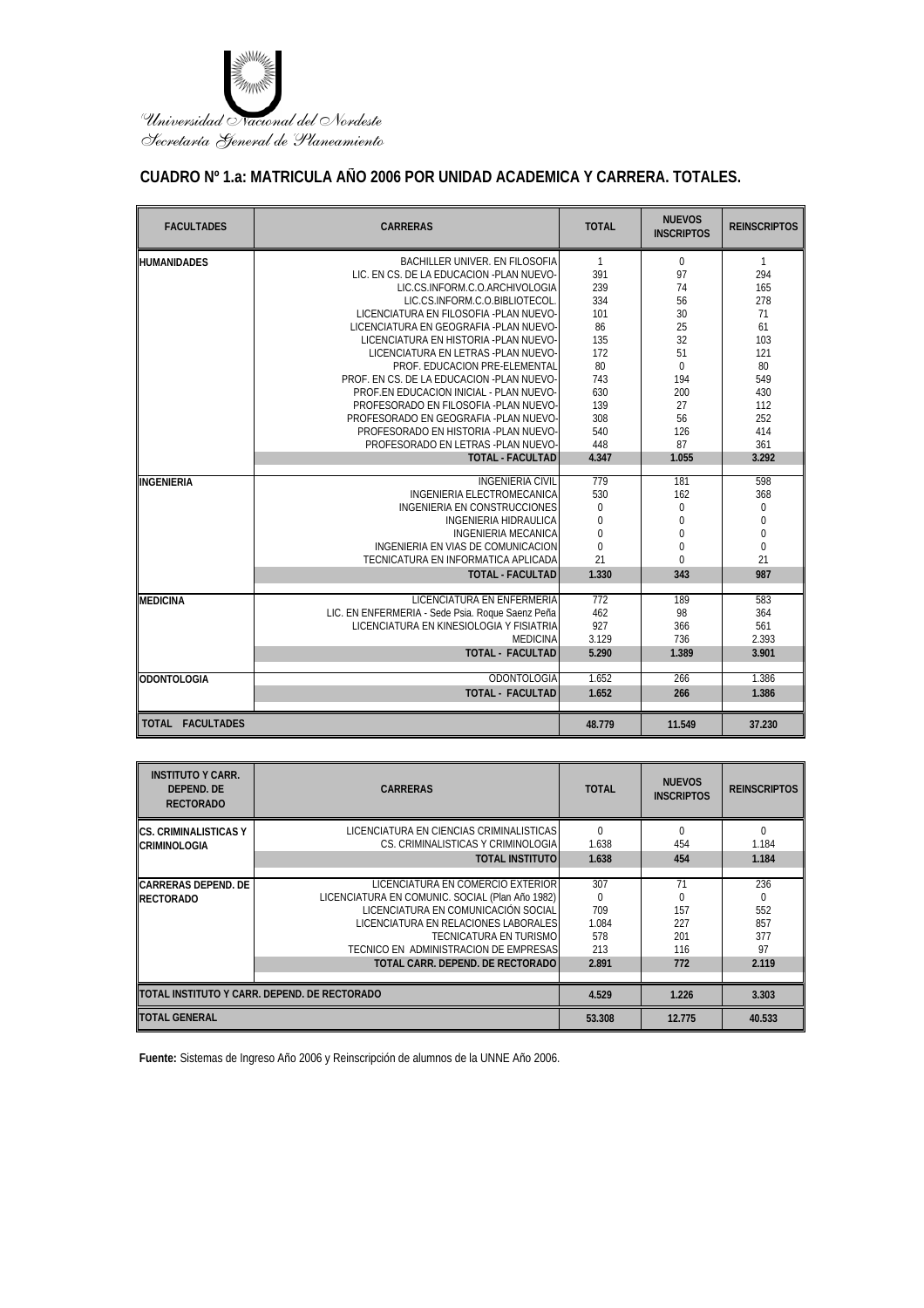

## **CUADRO Nº 1.b: MATRICULA AÑO 2006 POR UNIDAD ACADEMICA Y CARRERA. VARONES.**

| <b>FARMACIA</b><br>104<br>213<br>317<br><b>AGROINDUSTRIAS</b><br>INGENIERIA AGROINDUSTRIAL<br>12<br>$\pmb{0}$<br>12<br><b>INGENIERIA EN ALIMENTOS</b><br>91<br>18<br>73<br>182<br><b>INGENIERIA INDUSTRIAL</b><br>53<br>129<br>91<br>28<br>INGENIERIA QUIMICA<br>63<br>OPTICO TECNICO<br>71<br>30<br>41<br>TEC. EN ANALISIS Y CONTROL DE CALIDAD DE PROD. APICOLAS<br>$\boldsymbol{0}$<br>16<br>16<br>TEC. EN GESTION Y ADM. DE PEQUEÑAS Y MEDIANAS EMP<br>32<br>0<br>32<br>PROFESORADO EN FISICA<br>13<br>10<br>3<br>40<br>22<br>18<br>PROFESORADO EN CIENCIAS QUIMICAS Y MEDIO AMBIENTE<br>23<br>PROFESORADO EN MATEMATICA<br>91<br>68<br>PROFESORADO EN MATEMATICA Y COSMOGRAFIA<br>78<br>0<br>78<br>$\mathbf 0$<br>PROFESORADO QUIMICA FISICA Y MERCEOLOGIA<br>30<br>30<br><b>TECNICO FORESTAL</b><br>14<br>$\mathbf{0}$<br>14<br>$\boldsymbol{0}$<br>TECNICATURA EN AGROINDUSTRIAS<br>30<br>30<br><b>TOTAL - FACULTAD</b><br>333<br>775<br>1.108<br>ARQUITECTURA<br>258<br>986<br>728<br><b>ARQUITECTURA Y</b><br>DISEÑO GRAFICO<br>494<br>146<br>348<br><b>URBANISMO</b><br><b>TOTAL - FACULTAD</b><br>404<br>1.480<br>1.076<br>INGENIERIA AGRONOMICA - SEDE CENTRAL<br>1.194<br>321<br>873<br><b>CIENCIAS AGRARIAS</b><br><b>TOTAL - FACULTAD</b><br>321<br>1.194<br>873<br><b>CICLO COMUN</b><br>971<br>650<br><b>CIENCIAS ECONOMICAS</b><br>321<br><b>CONTADOR PUBLICO</b><br>2.048<br>0<br>2.048<br>LICENCIATURA EN ADMINISTRACION<br>354<br>$\boldsymbol{0}$<br>354 |
|--------------------------------------------------------------------------------------------------------------------------------------------------------------------------------------------------------------------------------------------------------------------------------------------------------------------------------------------------------------------------------------------------------------------------------------------------------------------------------------------------------------------------------------------------------------------------------------------------------------------------------------------------------------------------------------------------------------------------------------------------------------------------------------------------------------------------------------------------------------------------------------------------------------------------------------------------------------------------------------------------------------------------------------------------------------------------------------------------------------------------------------------------------------------------------------------------------------------------------------------------------------------------------------------------------------------------------------------------------------------------------------------------------------------------------------------------------------------------------|
|                                                                                                                                                                                                                                                                                                                                                                                                                                                                                                                                                                                                                                                                                                                                                                                                                                                                                                                                                                                                                                                                                                                                                                                                                                                                                                                                                                                                                                                                                |
|                                                                                                                                                                                                                                                                                                                                                                                                                                                                                                                                                                                                                                                                                                                                                                                                                                                                                                                                                                                                                                                                                                                                                                                                                                                                                                                                                                                                                                                                                |
|                                                                                                                                                                                                                                                                                                                                                                                                                                                                                                                                                                                                                                                                                                                                                                                                                                                                                                                                                                                                                                                                                                                                                                                                                                                                                                                                                                                                                                                                                |
|                                                                                                                                                                                                                                                                                                                                                                                                                                                                                                                                                                                                                                                                                                                                                                                                                                                                                                                                                                                                                                                                                                                                                                                                                                                                                                                                                                                                                                                                                |
|                                                                                                                                                                                                                                                                                                                                                                                                                                                                                                                                                                                                                                                                                                                                                                                                                                                                                                                                                                                                                                                                                                                                                                                                                                                                                                                                                                                                                                                                                |
|                                                                                                                                                                                                                                                                                                                                                                                                                                                                                                                                                                                                                                                                                                                                                                                                                                                                                                                                                                                                                                                                                                                                                                                                                                                                                                                                                                                                                                                                                |
|                                                                                                                                                                                                                                                                                                                                                                                                                                                                                                                                                                                                                                                                                                                                                                                                                                                                                                                                                                                                                                                                                                                                                                                                                                                                                                                                                                                                                                                                                |
|                                                                                                                                                                                                                                                                                                                                                                                                                                                                                                                                                                                                                                                                                                                                                                                                                                                                                                                                                                                                                                                                                                                                                                                                                                                                                                                                                                                                                                                                                |
|                                                                                                                                                                                                                                                                                                                                                                                                                                                                                                                                                                                                                                                                                                                                                                                                                                                                                                                                                                                                                                                                                                                                                                                                                                                                                                                                                                                                                                                                                |
|                                                                                                                                                                                                                                                                                                                                                                                                                                                                                                                                                                                                                                                                                                                                                                                                                                                                                                                                                                                                                                                                                                                                                                                                                                                                                                                                                                                                                                                                                |
|                                                                                                                                                                                                                                                                                                                                                                                                                                                                                                                                                                                                                                                                                                                                                                                                                                                                                                                                                                                                                                                                                                                                                                                                                                                                                                                                                                                                                                                                                |
|                                                                                                                                                                                                                                                                                                                                                                                                                                                                                                                                                                                                                                                                                                                                                                                                                                                                                                                                                                                                                                                                                                                                                                                                                                                                                                                                                                                                                                                                                |
|                                                                                                                                                                                                                                                                                                                                                                                                                                                                                                                                                                                                                                                                                                                                                                                                                                                                                                                                                                                                                                                                                                                                                                                                                                                                                                                                                                                                                                                                                |
|                                                                                                                                                                                                                                                                                                                                                                                                                                                                                                                                                                                                                                                                                                                                                                                                                                                                                                                                                                                                                                                                                                                                                                                                                                                                                                                                                                                                                                                                                |
|                                                                                                                                                                                                                                                                                                                                                                                                                                                                                                                                                                                                                                                                                                                                                                                                                                                                                                                                                                                                                                                                                                                                                                                                                                                                                                                                                                                                                                                                                |
|                                                                                                                                                                                                                                                                                                                                                                                                                                                                                                                                                                                                                                                                                                                                                                                                                                                                                                                                                                                                                                                                                                                                                                                                                                                                                                                                                                                                                                                                                |
|                                                                                                                                                                                                                                                                                                                                                                                                                                                                                                                                                                                                                                                                                                                                                                                                                                                                                                                                                                                                                                                                                                                                                                                                                                                                                                                                                                                                                                                                                |
|                                                                                                                                                                                                                                                                                                                                                                                                                                                                                                                                                                                                                                                                                                                                                                                                                                                                                                                                                                                                                                                                                                                                                                                                                                                                                                                                                                                                                                                                                |
|                                                                                                                                                                                                                                                                                                                                                                                                                                                                                                                                                                                                                                                                                                                                                                                                                                                                                                                                                                                                                                                                                                                                                                                                                                                                                                                                                                                                                                                                                |
|                                                                                                                                                                                                                                                                                                                                                                                                                                                                                                                                                                                                                                                                                                                                                                                                                                                                                                                                                                                                                                                                                                                                                                                                                                                                                                                                                                                                                                                                                |
|                                                                                                                                                                                                                                                                                                                                                                                                                                                                                                                                                                                                                                                                                                                                                                                                                                                                                                                                                                                                                                                                                                                                                                                                                                                                                                                                                                                                                                                                                |
|                                                                                                                                                                                                                                                                                                                                                                                                                                                                                                                                                                                                                                                                                                                                                                                                                                                                                                                                                                                                                                                                                                                                                                                                                                                                                                                                                                                                                                                                                |
| $\mathbf 0$<br>LICENCIATURA EN ECONOMIA<br>131<br>131                                                                                                                                                                                                                                                                                                                                                                                                                                                                                                                                                                                                                                                                                                                                                                                                                                                                                                                                                                                                                                                                                                                                                                                                                                                                                                                                                                                                                          |
| <b>TOTAL - FACULTAD</b><br>3.504<br>650<br>2.854                                                                                                                                                                                                                                                                                                                                                                                                                                                                                                                                                                                                                                                                                                                                                                                                                                                                                                                                                                                                                                                                                                                                                                                                                                                                                                                                                                                                                               |
| AGRIMENSURA<br>26<br><b>CS. EXACTAS Y</b><br>82<br>56                                                                                                                                                                                                                                                                                                                                                                                                                                                                                                                                                                                                                                                                                                                                                                                                                                                                                                                                                                                                                                                                                                                                                                                                                                                                                                                                                                                                                          |
| <b>BIOQUIMICA</b><br>448<br>100<br>348<br><b>NATURALES Y</b>                                                                                                                                                                                                                                                                                                                                                                                                                                                                                                                                                                                                                                                                                                                                                                                                                                                                                                                                                                                                                                                                                                                                                                                                                                                                                                                                                                                                                   |
| 52<br><b>INGENIERIA ELECTRICA</b><br>154<br>102<br><b>AGRIMENSURA</b><br><b>INGENIERIA ELECTRICISTA</b><br>93<br>93<br>$\mathbf 0$                                                                                                                                                                                                                                                                                                                                                                                                                                                                                                                                                                                                                                                                                                                                                                                                                                                                                                                                                                                                                                                                                                                                                                                                                                                                                                                                             |
| 149<br>298<br>INGENIERIA EN ELECTRONICA<br>447                                                                                                                                                                                                                                                                                                                                                                                                                                                                                                                                                                                                                                                                                                                                                                                                                                                                                                                                                                                                                                                                                                                                                                                                                                                                                                                                                                                                                                 |
| LICENCIATURA EN BOTANICA<br>8<br>8                                                                                                                                                                                                                                                                                                                                                                                                                                                                                                                                                                                                                                                                                                                                                                                                                                                                                                                                                                                                                                                                                                                                                                                                                                                                                                                                                                                                                                             |
| LICENCIATURA EN CS. BIOLOGICAS<br>39<br>77<br>116                                                                                                                                                                                                                                                                                                                                                                                                                                                                                                                                                                                                                                                                                                                                                                                                                                                                                                                                                                                                                                                                                                                                                                                                                                                                                                                                                                                                                              |
| LICENCIATURA EN CS. FISICAS<br>29<br>8<br>21                                                                                                                                                                                                                                                                                                                                                                                                                                                                                                                                                                                                                                                                                                                                                                                                                                                                                                                                                                                                                                                                                                                                                                                                                                                                                                                                                                                                                                   |
| LICENCIATURA EN CS. QUIMICAS<br>47<br>19<br>28                                                                                                                                                                                                                                                                                                                                                                                                                                                                                                                                                                                                                                                                                                                                                                                                                                                                                                                                                                                                                                                                                                                                                                                                                                                                                                                                                                                                                                 |
| 45<br>19<br>26<br>LICENCIATURA EN MATEMATICA<br>LICENCIATURA EN SISTEMAS<br>$\mathbf{0}$<br>145<br>145                                                                                                                                                                                                                                                                                                                                                                                                                                                                                                                                                                                                                                                                                                                                                                                                                                                                                                                                                                                                                                                                                                                                                                                                                                                                                                                                                                         |
| LICENCIATURA EN SISTEMAS DE INFORMACION<br>1.179<br>303<br>876                                                                                                                                                                                                                                                                                                                                                                                                                                                                                                                                                                                                                                                                                                                                                                                                                                                                                                                                                                                                                                                                                                                                                                                                                                                                                                                                                                                                                 |
| LICENCIATURA EN ZOOLOGIA<br>15<br>0<br>15                                                                                                                                                                                                                                                                                                                                                                                                                                                                                                                                                                                                                                                                                                                                                                                                                                                                                                                                                                                                                                                                                                                                                                                                                                                                                                                                                                                                                                      |
| PROFESORADO EN BIOLOGIA<br>19<br>52<br>71                                                                                                                                                                                                                                                                                                                                                                                                                                                                                                                                                                                                                                                                                                                                                                                                                                                                                                                                                                                                                                                                                                                                                                                                                                                                                                                                                                                                                                      |
| 19<br>49<br>30<br>PROF. EN CIENCIAS QUIMICAS Y DEL AMBIENTE                                                                                                                                                                                                                                                                                                                                                                                                                                                                                                                                                                                                                                                                                                                                                                                                                                                                                                                                                                                                                                                                                                                                                                                                                                                                                                                                                                                                                    |
| 9<br>8<br>PROFESORADO EN FISICA<br>17<br>99<br>PROFESORADO EN MATEMATICA                                                                                                                                                                                                                                                                                                                                                                                                                                                                                                                                                                                                                                                                                                                                                                                                                                                                                                                                                                                                                                                                                                                                                                                                                                                                                                                                                                                                       |
| 45<br>54<br>PROFESORADO EN MATEMATICA Y COSMOGRAFIA<br>6<br>$\mathbf 0$<br>6                                                                                                                                                                                                                                                                                                                                                                                                                                                                                                                                                                                                                                                                                                                                                                                                                                                                                                                                                                                                                                                                                                                                                                                                                                                                                                                                                                                                   |
| 3<br>3<br>PROF. EN MATEMATICA, FISICA Y COSMOGRAFIA<br>$\mathbf 0$                                                                                                                                                                                                                                                                                                                                                                                                                                                                                                                                                                                                                                                                                                                                                                                                                                                                                                                                                                                                                                                                                                                                                                                                                                                                                                                                                                                                             |
| $\overline{2}$<br>$\Omega$<br>$\overline{2}$<br>PROFESORADO QUIMICA FISICA Y MERCEOLOGIA                                                                                                                                                                                                                                                                                                                                                                                                                                                                                                                                                                                                                                                                                                                                                                                                                                                                                                                                                                                                                                                                                                                                                                                                                                                                                                                                                                                       |
| <b>TOTAL - FACULTAD</b><br>3.055<br>818<br>2.237                                                                                                                                                                                                                                                                                                                                                                                                                                                                                                                                                                                                                                                                                                                                                                                                                                                                                                                                                                                                                                                                                                                                                                                                                                                                                                                                                                                                                               |
| <b>MEDICINA VETERINARIA</b><br>251<br>1.064<br>1.315<br><b>CIENCIAS</b>                                                                                                                                                                                                                                                                                                                                                                                                                                                                                                                                                                                                                                                                                                                                                                                                                                                                                                                                                                                                                                                                                                                                                                                                                                                                                                                                                                                                        |
| <b>TOTAL - FACULTAD</b><br>1.315<br>251<br>1.064<br><b>VETERINARIAS</b>                                                                                                                                                                                                                                                                                                                                                                                                                                                                                                                                                                                                                                                                                                                                                                                                                                                                                                                                                                                                                                                                                                                                                                                                                                                                                                                                                                                                        |
| 4.752<br>1.078<br>ABOGACIA<br>3.674<br><b>DERECHO CIENCIAS</b>                                                                                                                                                                                                                                                                                                                                                                                                                                                                                                                                                                                                                                                                                                                                                                                                                                                                                                                                                                                                                                                                                                                                                                                                                                                                                                                                                                                                                 |
| <b>PROCURACION</b><br>49<br>3<br>46<br><b>SOCIALES Y POLITICAS</b>                                                                                                                                                                                                                                                                                                                                                                                                                                                                                                                                                                                                                                                                                                                                                                                                                                                                                                                                                                                                                                                                                                                                                                                                                                                                                                                                                                                                             |
| <b>NOTARIADO</b><br>379<br>72<br>307                                                                                                                                                                                                                                                                                                                                                                                                                                                                                                                                                                                                                                                                                                                                                                                                                                                                                                                                                                                                                                                                                                                                                                                                                                                                                                                                                                                                                                           |
| ABOGACIA - SEDE CLORINDA<br>255<br>111<br>144                                                                                                                                                                                                                                                                                                                                                                                                                                                                                                                                                                                                                                                                                                                                                                                                                                                                                                                                                                                                                                                                                                                                                                                                                                                                                                                                                                                                                                  |
| NOTARIADO - SEDE CLORINDA<br>3<br>8<br>11<br>ABOGACIA - SEDE GRAL. PINEDO<br>95<br>65<br>30                                                                                                                                                                                                                                                                                                                                                                                                                                                                                                                                                                                                                                                                                                                                                                                                                                                                                                                                                                                                                                                                                                                                                                                                                                                                                                                                                                                    |
| NOTARIADO - SEDE GRAL. PINEDO<br>6<br>$\pmb{0}$<br>6                                                                                                                                                                                                                                                                                                                                                                                                                                                                                                                                                                                                                                                                                                                                                                                                                                                                                                                                                                                                                                                                                                                                                                                                                                                                                                                                                                                                                           |
| ABOGACIA - SEDE POSADAS<br>140<br>140<br>0                                                                                                                                                                                                                                                                                                                                                                                                                                                                                                                                                                                                                                                                                                                                                                                                                                                                                                                                                                                                                                                                                                                                                                                                                                                                                                                                                                                                                                     |
| NOTARIADO - SEDE POSADAS<br>10<br>$\pmb{0}$<br>10                                                                                                                                                                                                                                                                                                                                                                                                                                                                                                                                                                                                                                                                                                                                                                                                                                                                                                                                                                                                                                                                                                                                                                                                                                                                                                                                                                                                                              |
| <b>TOTAL - FACULTAD</b><br>1.488<br>4.209<br>5.697                                                                                                                                                                                                                                                                                                                                                                                                                                                                                                                                                                                                                                                                                                                                                                                                                                                                                                                                                                                                                                                                                                                                                                                                                                                                                                                                                                                                                             |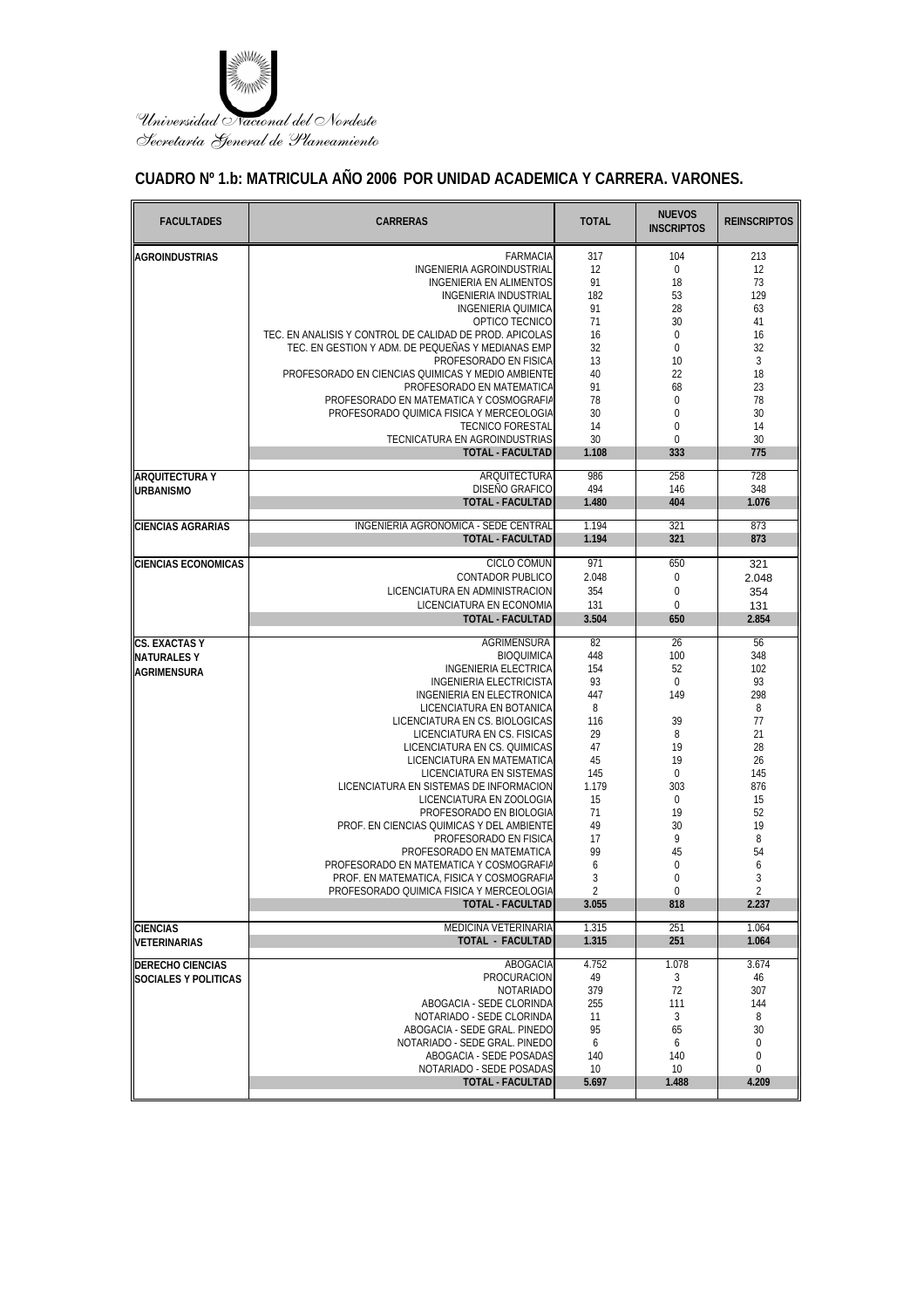

# **CUADRO Nº 1.b: MATRICULA AÑO 2006 POR UNIDAD ACADEMICA Y CARRERA. VARONES.**

| <b>FACULTADES</b>  | <b>CARRERAS</b>                                  | <b>TOTAL</b>     | <b>NUEVOS</b><br><b>INSCRIPTOS</b> | <b>REINSCRIPTOS</b> |
|--------------------|--------------------------------------------------|------------------|------------------------------------|---------------------|
| <b>HUMANIDADES</b> | BACHILLER UNIVER. EN FILOSOFIA                   | $\mathbf{1}$     | $\mathbf 0$                        | 1                   |
|                    | LIC. EN CS. DE LA EDUCACION -PLAN NUEVO-         | 52               | 11                                 | 41                  |
|                    | LIC.CS.INFORM.C.O.ARCHIVOLOGIA                   | 53               | 23                                 | 30                  |
|                    | LIC.CS.INFORM.C.O.BIBLIOTECOL                    | 72               | 12                                 | 60                  |
|                    | LICENCIATURA EN EILOSOFIA -PLAN NUEVO-           | 52               | 15                                 | 37                  |
|                    | LICENCIATURA EN GEOGRAFIA -PLAN NUEVO-           | 34               | $\overline{7}$                     | 27                  |
|                    | LICENCIATURA EN HISTORIA - PLAN NUEVO-           | 70               | 20                                 | 50                  |
|                    | LICENCIATURA EN LETRAS - PLAN NUEVO-             | 39               | 15                                 | 24                  |
|                    | PROF. EDUCACION PRE-ELEMENTAL                    | $\overline{2}$   | $\Omega$                           | $\overline{2}$      |
|                    | PROF. EN CS. DE LA EDUCACION -PLAN NUEVO-        | 128              | 39                                 | 89                  |
|                    | PROF.EN EDUCACION INICIAL - PLAN NUEVO-          | 18               | 6                                  | 12                  |
|                    | PROFESORADO EN FILOSOFIA -PLAN NUEVO-            | 59               | 10                                 | 49                  |
|                    | PROFESORADO EN GEOGRAFIA -PLAN NUEVO-            | 114              | 25                                 | 89                  |
|                    | PROFESORADO EN HISTORIA -PLAN NUEVO-             | 239              | 59                                 | 180                 |
|                    | PROFESORADO EN LETRAS -PLAN NUEVO-               | 90               | 14                                 | 76                  |
|                    | <b>TOTAL - FACULTAD</b>                          | 1.023            | 256                                | 767                 |
| INGENIERIA         | <b>INGENIERIA CIVIL</b>                          | 625              | 146                                | 479                 |
|                    | INGENIERIA ELECTROMECANICA                       | 505              | 154                                | 351                 |
|                    | <b>INGENIERIA EN CONSTRUCCIONES</b>              | 0                | $\mathbf 0$                        | 0                   |
|                    | INGENIERIA HIDRAULICA                            | $\boldsymbol{0}$ | $\overline{0}$                     | 0                   |
|                    | <b>INGENIERIA MECANICA</b>                       | 0                | $\mathbf 0$                        | $\boldsymbol{0}$    |
|                    | INGENIERIA VIAS DE COMUNICACION                  | $\overline{0}$   | $\overline{0}$                     | $\boldsymbol{0}$    |
|                    | TECNICATURA EN INFORMATICA APLICADA              | 8                | $\mathbf 0$                        | 8                   |
|                    | <b>TOTAL - FACULTAD</b>                          | 1.138            | 300                                | 838                 |
|                    |                                                  |                  |                                    |                     |
| <b>MEDICINA</b>    | LICENCIATURA EN ENFERMERIA                       | 234              | 55                                 | 179                 |
|                    | LIC. EN ENFERMERIA - Sede Psia. Roque Saenz Peña | 135              | 20                                 | 115                 |
|                    | LICENCIATURA EN KINESIOLOGIA Y FISIATRIA         | 255              | 114                                | 141                 |
|                    | <b>MEDICINA</b>                                  | 1.367            | 270                                | 1.097               |
|                    | <b>TOTAL - FACULTAD</b>                          | 1.991            | 459                                | 1.532               |
| <b>ODONTOLOGIA</b> | <b>ODONTOLOGIA</b>                               | 501              | 81                                 | 420                 |
|                    | <b>TOTAL - FACULTAD</b>                          | 501              | 81                                 | 420                 |
| TOTAL FACULTADES   |                                                  | 22.006           | 5.361                              | 16.645              |

| <b>INSTITUTO Y CARR.</b><br>DEPEND, DE<br><b>RECTORADO</b> | <b>CARRERAS</b>                                 | <b>TOTAL</b> | <b>NUEVOS</b><br><b>INSCRIPTOS</b> | <b>REINSCRIPTOS</b> |
|------------------------------------------------------------|-------------------------------------------------|--------------|------------------------------------|---------------------|
| ICS. CRIMINALISTICAS Y                                     | LICENCIATURA EN CIENCIAS CRIMINALISTICAS        | 0            |                                    | 0                   |
| <b>CRIMINOLOGIA</b>                                        | CS. CRIMINALISTICAS Y CRIMINOLOGIA              | 617          | 180                                | 437                 |
|                                                            | <b>TOTAL INSTITUTO</b>                          | 617          | 180                                | 437                 |
|                                                            |                                                 |              |                                    |                     |
| <b>CARRERAS DEPEND. DE</b>                                 | LICENCIATURA EN COMERCIO EXTERIOR               | 136          | 36                                 | 100                 |
| <b>RECTORADO</b>                                           | LICENCIATURA EN COMUNIC. SOCIAL (Plan Año 1982) | $\Omega$     |                                    | 0                   |
|                                                            | LICENCIATURA EN COMUNICACIÓN SOCIAL             | 283          | 70                                 | 213                 |
|                                                            | LICENCIATURA EN RELACIONES LABORALES            | 324          | 77                                 | 247                 |
|                                                            | <b>TECNICATURA EN TURISMO</b>                   | 200          | 76                                 | 124                 |
|                                                            | TECNICO EN ADMINISTRACION DE EMPRESASI          | 118          | 66                                 | 52                  |
|                                                            | TOTAL CARR. DEPEND. DE RECTORADO                | 1.061        | 325                                | 736                 |
|                                                            |                                                 |              |                                    |                     |
|                                                            | TOTAL INSTITUTO Y CARR. DEPEND. DE RECTORADO    | 1.678        | 505                                | 1.173               |
| <b>TOTAL GENERAL</b>                                       |                                                 | 23.684       | 5.866                              | 17.818              |

**Fuente:** Sistemas de Ingreso Año 2006 y Reinscripción de alumnos de la UNNE Año 2006.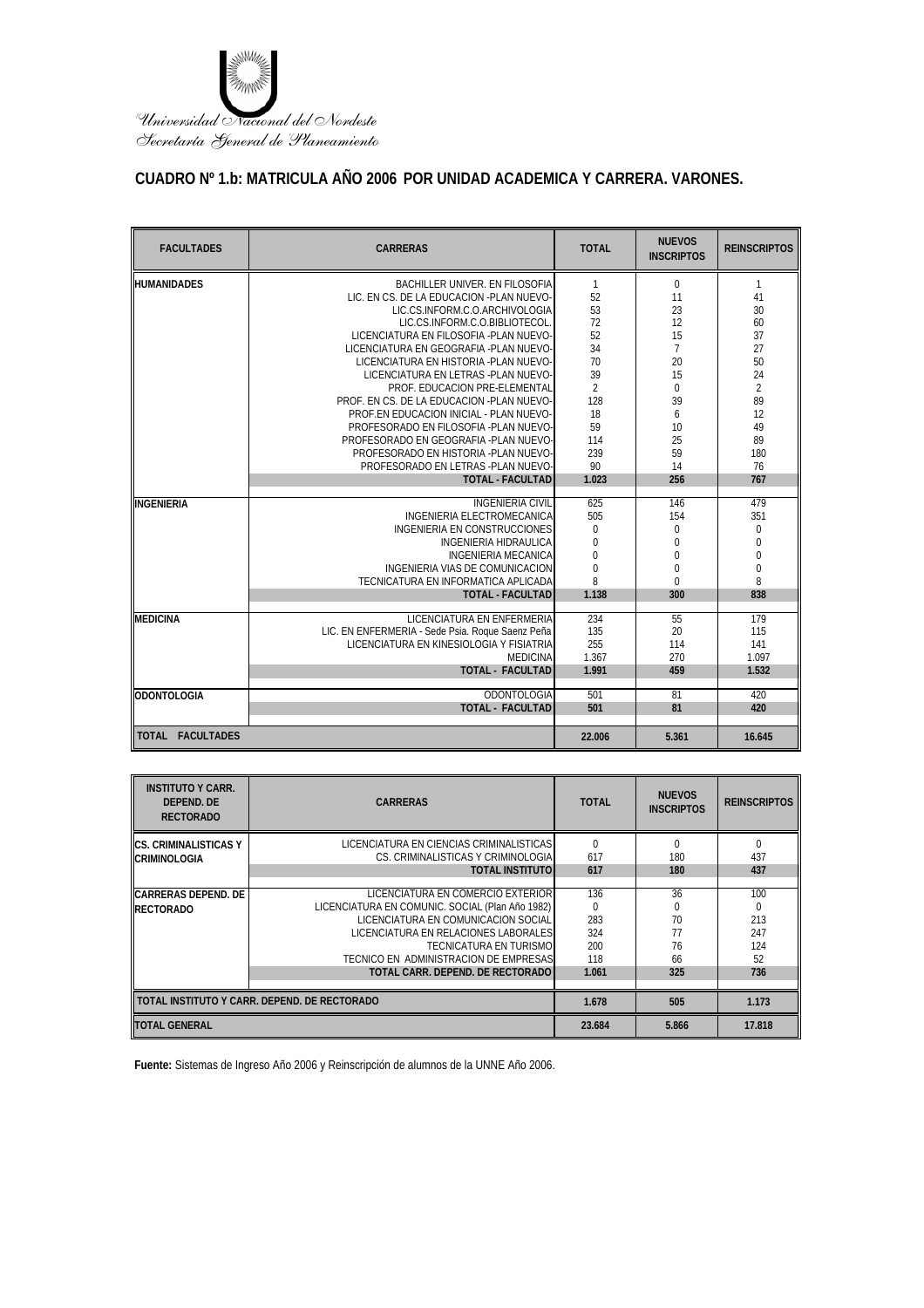

### **CUADRO Nº 1.c: MATRICULA AÑO 2006 POR UNIDAD ACADEMICA Y CARRERA. MUJERES.**

| <b>FACULTADES</b>          | <b>CARRERAS</b>                                                                     | <b>TOTAL</b>         | <b>NUEVOS</b><br><b>INSCRIPTOS</b> | <b>REINSCRIPTOS</b> |
|----------------------------|-------------------------------------------------------------------------------------|----------------------|------------------------------------|---------------------|
| <b>AGROINDUSTRIAS</b>      | <b>FARMACIA</b>                                                                     | 628                  | 160                                | 468                 |
|                            | INGENIERIA AGROINDUSTRIAL                                                           | $\overline{7}$       | $\boldsymbol{0}$                   | $\overline{7}$      |
|                            | INGENIERIA EN ALIMENTOS                                                             | 118                  | 21                                 | 97                  |
|                            | <b>INGENIERIA INDUSTRIAL</b>                                                        | 63                   | 16                                 | 47                  |
|                            | <b>INGENIERIA QUIMICA</b><br>OPTICO TECNICO                                         | 72<br>135            | 16<br>50                           | 56<br>85            |
|                            | TEC. EN ANALISIS Y CONTROL DE CALIDAD DE PROD. APICOLAS                             | 22                   | $\mathbf 0$                        | 22                  |
|                            | TEC. EN GESTION Y ADM. DE PEQUEÑAS Y MEDIANAS EMP                                   | 52                   | $\mathbf 0$                        | 52                  |
|                            | PROFESORADO EN FISICA                                                               | 9                    | 8                                  | $\mathbf{1}$        |
|                            | PROFESORADO EN CIENCIAS QUIMICAS Y MEDIO AMBIENTE                                   | 93                   | 70                                 | 23                  |
|                            | PROFESORADO EN MATEMATICA                                                           | 160                  | 114                                | 46                  |
|                            | PROFESORADO EN MATEMATICA Y COSMOGRAFIA<br>PROFESORADO QUIMICA FISICA Y MERCEOLOGIA | 205                  | $\mathbf 0$                        | 205                 |
|                            | <b>TECNICO FORESTAL</b>                                                             | 63<br>11             | $\mathbf 0$<br>$\mathbf 0$         | 63<br>11            |
|                            | TECNICATURA EN AGROINDUSTRIAS                                                       | 23                   | $\mathbf{0}$                       | 23                  |
|                            | <b>TOTAL - FACULTAD</b>                                                             | 1.661                | 455                                | 1.206               |
| ARQUITECTURA Y             | ARQUITECTURA                                                                        | 803                  | 190                                | 613                 |
| <b>URBANISMO</b>           | DISEÑO GRAFICO                                                                      | 556                  | 140                                | 416                 |
|                            | <b>TOTAL - FACULTAD</b>                                                             | 1.359                | 330                                | 1.029               |
| <b>CIENCIAS AGRARIAS</b>   | INGENIERIA AGRONOMICA - SEDE CENTRAL                                                | 409                  | 112                                | 297                 |
|                            | <b>TOTAL - FACULTAD</b>                                                             | 409                  | 112                                | 297                 |
| <b>CIENCIAS ECONOMICAS</b> | <b>CICLO COMUN</b>                                                                  | 997                  | 724                                | 273                 |
|                            | <b>CONTADOR PUBLICO</b>                                                             | 2.507                | $\mathbf 0$                        | 2.507               |
|                            | LICENCIATURA EN ADMINISTRACION                                                      | 427                  | $\mathbf 0$                        | 427                 |
|                            | LICENCIATURA EN ECONOMIA                                                            | 103                  | $\mathbf 0$                        | 103                 |
|                            | <b>TOTAL - FACULTAD</b>                                                             | 4.034                | 724                                | 3.310               |
| CS. EXACTAS Y              | AGRIMENSURA                                                                         | 29                   | 9                                  | 20                  |
| <b>NATURALESY</b>          | <b>BIOQUIMICA</b>                                                                   | 1.077                | 202                                | 875                 |
| <b>AGRIMENSURA</b>         | <b>INGENIERIA ELECTRICA</b>                                                         | 5                    | 1                                  | $\overline{4}$      |
|                            | <b>INGENIERIA ELECTRICISTA</b><br>INGENIERIA EN ELECTRONICA                         | $\overline{4}$<br>25 | $\boldsymbol{0}$<br>$\overline{7}$ | 4<br>18             |
|                            | LICENCIATURA EN BOTANICA                                                            | 20                   | $\mathbf 0$                        | 20                  |
|                            | LICENCIATURA EN CS. BIOLOGICAS                                                      | 260                  | 77                                 | 183                 |
|                            | LICENCIATURA EN CS. FISICAS                                                         | 12                   | 5                                  | $\overline{7}$      |
|                            | LICENCIATURA EN CS. QUIMICAS                                                        | 59                   | 20                                 | 39                  |
|                            | LICENCIATURA EN MATEMATICA                                                          | 35                   | 19                                 | 16                  |
|                            | LICENCIATURA EN SISTEMAS                                                            | 122                  | 0                                  | 122                 |
|                            | LICENCIATURA EN SISTEMAS DE INFORMACION                                             | 650                  | 152                                | 498                 |
|                            | LICENCIATURA EN ZOOLOGIA                                                            | 28                   | 0                                  | 28                  |
|                            | PROFESORADO EN BIOLOGIA                                                             | 263                  | 64                                 | 199                 |
|                            | PROF. EN CIENCIAS QUIMICAS Y DEL AMBIENTE<br>PROFESORADO EN FISICA                  | 172<br>14            | 76<br>3                            | 96<br>11            |
|                            | PROFESORADO EN MATEMATICA                                                           | 163                  | 69                                 | 94                  |
|                            | PROFESORADO EN MATEMATICA Y COSMOGRAFIA                                             | 24                   | $\mathbf 0$                        | 24                  |
|                            | PROF. EN MATEMATICA, FISICA Y COSMOGRAFIA                                           | $\overline{7}$       | 0                                  | $\overline{7}$      |
|                            | PROFESORADO QUIMICA FISICA Y MERCEOLOGIA                                            | 5                    | $\Omega$                           | 5                   |
|                            | TOTAL - FACULTAD                                                                    | 2.974                | 704                                | 2.270               |
| <b>CIENCIAS</b>            | <b>MEDICINA VETERINARIA</b>                                                         | 947                  | 160                                | 787                 |
| VETERINARIAS               | <b>TOTAL - FACULTAD</b>                                                             | 947                  | 160                                | 787                 |
| <b>DERECHO CIENCIAS</b>    | ABOGACIA                                                                            | 5.616                | 1.148                              | 4.468               |
| SOCIALES Y POLITICAS       | PROCURACION                                                                         | 86                   | 12                                 | 74                  |
|                            | <b>NOTARIADO</b>                                                                    | 1.091                | 179                                | 912                 |
|                            | ABOGACIA - SEDE CLORINDA                                                            | 279                  | 124                                | 155                 |
|                            | NOTARIADO - SEDE CLORINDA                                                           | 36                   | 14                                 | 22                  |
|                            | ABOGACIA - SEDE GRAL. PINEDO                                                        | 125                  | 80                                 | 45                  |
|                            | NOTARIADO - SEDE GRAL. PINEDO<br>ABOGACIA - SEDE POSADAS                            | 9                    | 8                                  | $\mathbf{1}$        |
|                            | NOTARIADO - SEDE POSADAS                                                            | 153<br>28            | 153<br>28                          | 0<br>$\mathbf 0$    |
|                            | <b>TOTAL - FACULTAD</b>                                                             | 7.423                | 1.746                              | 5.677               |
|                            |                                                                                     |                      |                                    |                     |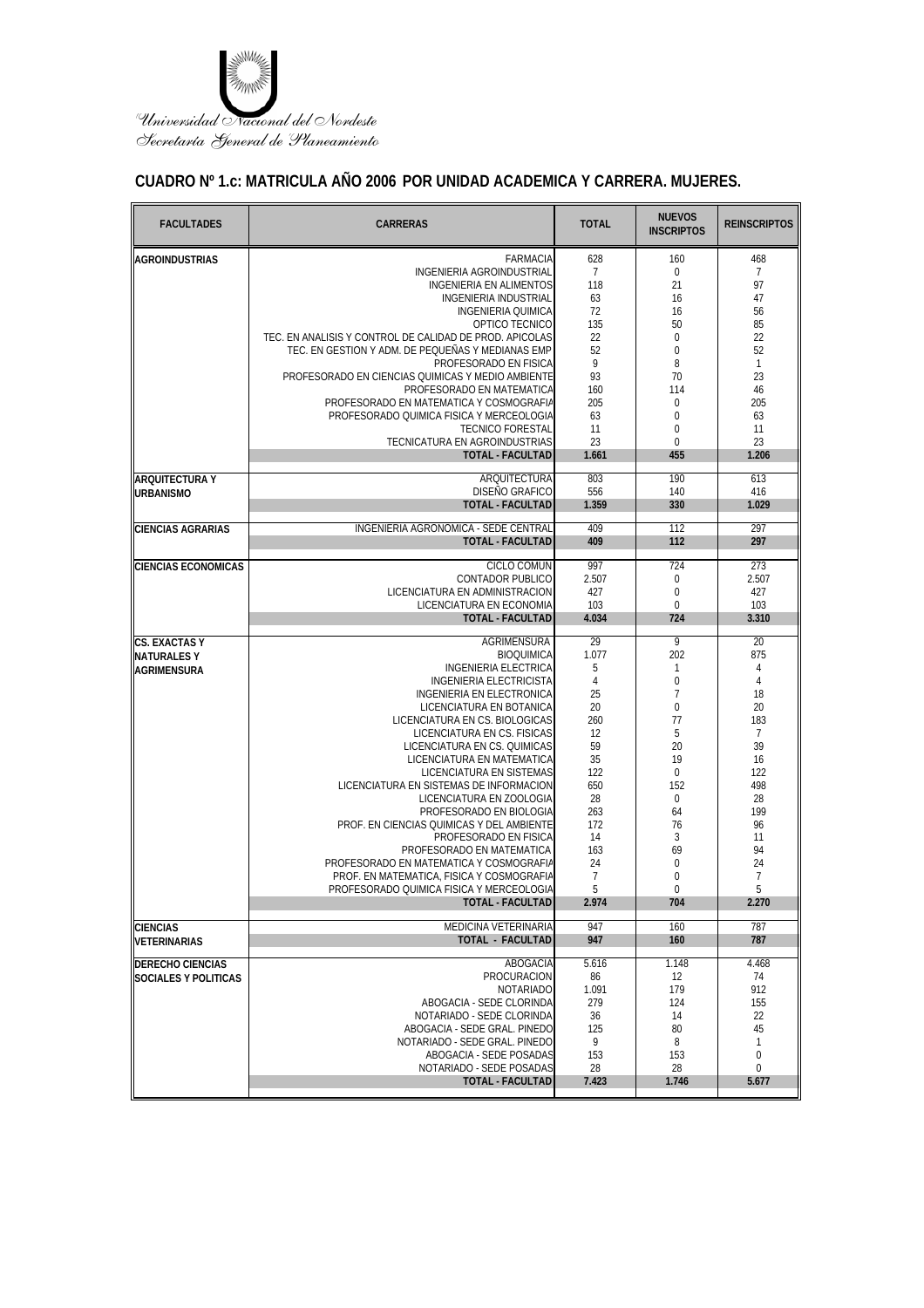

### **CUADRO Nº 1.c: MATRICULA AÑO 2006 POR UNIDAD ACADEMICA Y CARRERA. MUJERES.**

| <b>FACULTADES</b>  | <b>CARRERAS</b>                                  | <b>TOTAL</b>     | <b>NUEVOS</b><br><b>INSCRIPTOS</b> | <b>REINSCRIPTOS</b> |
|--------------------|--------------------------------------------------|------------------|------------------------------------|---------------------|
| HUMANIDADES        | BACHILLER UNIVER. EN FILOSOFIA                   | $\Omega$         | $\mathbf 0$                        | 0                   |
|                    | LIC. EN CS. DE LA EDUCACION -PLAN NUEVO-         | 339              | 86                                 | 253                 |
|                    | LIC.CS.INFORM.C.O.ARCHIVOLOGIA                   | 186              | 51                                 | 135                 |
|                    | LIC.CS.INFORM.C.O.BIBLIOTECOL                    | 262              | 44                                 | 218                 |
|                    | LICENCIATURA EN FILOSOFIA -PLAN NUEVO-           | 49               | 15                                 | 34                  |
|                    | LICENCIATURA EN GEOGRAFIA -PLAN NUEVO-           | 52               | 18                                 | 34                  |
|                    | LICENCIATURA EN HISTORIA - PLAN NUEVO-           | 65               | 12                                 | 53                  |
|                    | LICENCIATURA EN LETRAS - PLAN NUEVO-             | 133              | 36                                 | 97                  |
|                    | PROF. EDUCACION PRE-ELEMENTAL                    | 78               | $\Omega$                           | 78                  |
|                    | PROF. EN CS. DE LA EDUCACION -PLAN NUEVO-        | 615              | 155                                | 460                 |
|                    | PROF.EN EDUCACION INICIAL - PLAN NUEVO-          | 612              | 194                                | 418                 |
|                    | PROFESORADO EN FILOSOFIA -PLAN NUEVO-            | 80               | 17                                 | 63                  |
|                    | PROFESORADO EN GEOGRAFIA -PLAN NUEVO-            | 194              | 31                                 | 163                 |
|                    | PROFESORADO EN HISTORIA - PLAN NUEVO-            | 301              | 67                                 | 234                 |
|                    | PROFESORADO EN LETRAS -PLAN NUEVO-               | 358              | 73                                 | 285                 |
|                    | <b>TOTAL - FACULTAD</b>                          | 3.324            | 799                                | 2.525               |
| <b>INGENIERIA</b>  | <b>INGENIERIA CIVIL</b>                          | 154              | 35                                 | 119                 |
|                    | <b>INGENIERIA ELECTROMECANICA</b>                | 25               | 8                                  | 17                  |
|                    | <b>INGENIERIA EN CONSTRUCCIONES</b>              | $\mathbf 0$      | $\overline{0}$                     | $\boldsymbol{0}$    |
|                    | <b>INGENIERIA HIDRAULICA</b>                     | $\boldsymbol{0}$ | $\mathbf 0$                        | $\pmb{0}$           |
|                    | <b>INGENIERIA MECANICA</b>                       | $\overline{0}$   | $\mathbf{0}$                       | $\mathbf 0$         |
|                    | INGENIERIA VIAS DE COMUNICACION                  | $\Omega$         | $\overline{0}$                     | $\boldsymbol{0}$    |
|                    | TECNICATURA EN INFORMATICA APLICADA              | 13               | $\Omega$                           | 13                  |
|                    | <b>TOTAL - FACULTAD</b>                          | 192              | 43                                 | 149                 |
| <b>MEDICINA</b>    | <b>LICENCIATURA EN ENFERMERIA</b>                | 538              | 134                                | 404                 |
|                    | LIC. EN ENFERMERIA - Sede Psia. Roque Saenz Peña | 327              | 78                                 | 249                 |
|                    | LICENCIATURA EN KINESIOLOGIA Y FISIATRIA         | 672              | 252                                | 420                 |
|                    | <b>MEDICINA</b>                                  | 1.762            | 466                                | 1.296               |
|                    | <b>TOTAL - FACULTAD</b>                          | 3.299            | 930                                | 2.369               |
|                    |                                                  |                  |                                    |                     |
| <b>ODONTOLOGIA</b> | ODONTOLOGIA                                      | 1.151            | 185                                | 966                 |
|                    | <b>TOTAL - FACULTAD</b>                          | 1.151            | 185                                | 966                 |
| TOTAL FACULTADES   |                                                  | 26.773           | 6.188                              | 20.585              |

| <b>INSTITUTO Y CARR. DEP.</b><br>DE RECTORADO | <b>CARRERAS</b>                                 | <b>TOTAL</b> | <b>NUEVOS</b><br><b>INSCRIPTOS</b> | <b>REINSCRIPTOS</b> |
|-----------------------------------------------|-------------------------------------------------|--------------|------------------------------------|---------------------|
| ICS. CRIMINALISTICAS Y                        | LICENCIATURA EN CIENCIAS CRIMINALISTICAS        | $\Omega$     |                                    | $\Omega$            |
| <b>CRIMINOLOGIA</b>                           | CS. CRIMINALISTICAS Y CRIMINOLOGIA              | 1.021        | 274                                | 747                 |
|                                               | <b>TOTAL INSTITUTO</b>                          | 1.021        | 274                                | 747                 |
|                                               |                                                 |              |                                    |                     |
| <b>CARRERAS DEPEND. DE</b>                    | LICENCIATURA EN COMERCIO EXTERIOR               | 171          | 35                                 | 136                 |
| <b>RECTORADO</b>                              | LICENCIATURA EN COMUNIC. SOCIAL (Plan Año 1982) | 0            |                                    | 0                   |
|                                               | LICENCIATURA EN COMUNICACIÓN SOCIAL             | 426          | 87                                 | 339                 |
|                                               | LICENCIATURA EN RELACIONES LABORALES            | 760          | 150                                | 610                 |
|                                               | TECNICATURA EN TURISMO                          | 378          | 125                                | 253                 |
|                                               | TECNICO EN ADMINISTRACION DE EMPRESAS           | 95           | 50                                 | 45                  |
|                                               | TOTAL CARR. DEPEND. DE RECTORADO                | 1.830        | 447                                | 1.383               |
|                                               |                                                 |              |                                    |                     |
| TOTAL INSTITUTO Y CARR. DEPEND. DE RECTORADO  |                                                 | 2.851        | 721                                | 2.130               |
| <b>TOTAL GENERAL</b>                          |                                                 | 29.624       | 6.909                              | 22.715              |

**Fuente:** Sistemas de Ingreso Año 2006 y Reinscripción de alumnos de la UNNE Año 2006.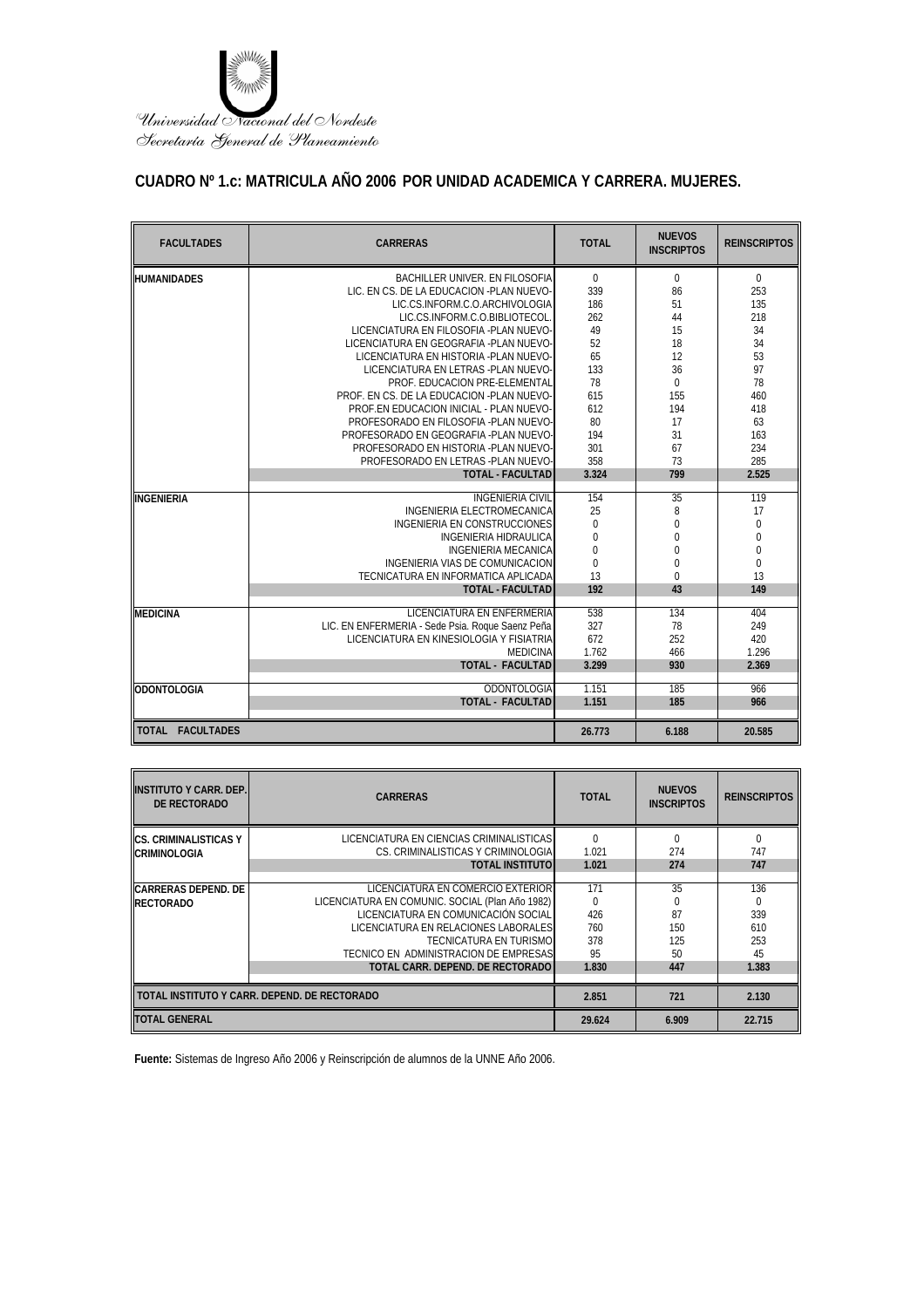